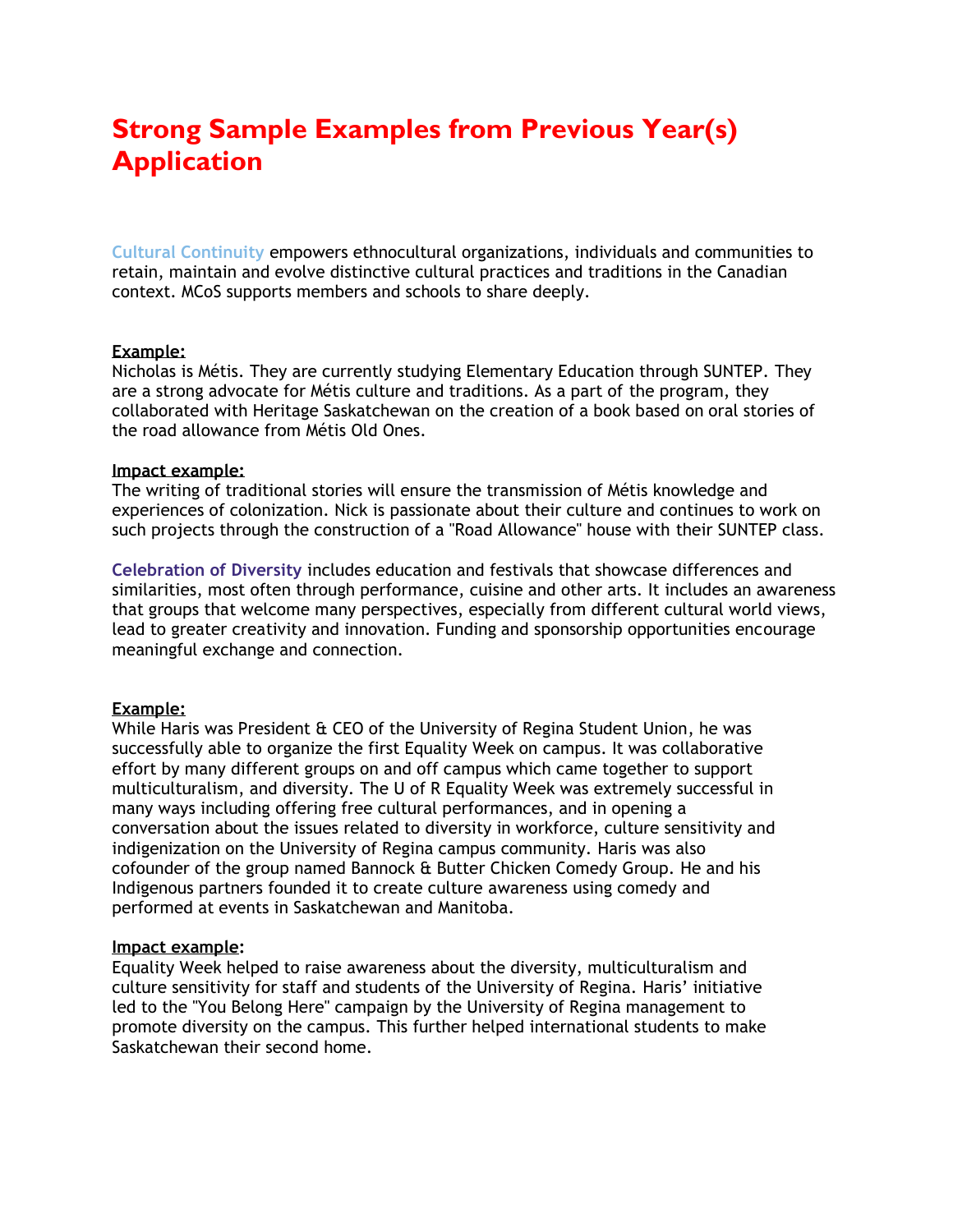**Anti-racism** work looks at issues of power and privilege and how they impact individual and systemic discrimination; it usually includes active dialogue to build equity and justice in our institutions and communities. MCoS coordinates an annual March 21 campaign, facilitates Arrêt/Stop Racism Youth Leadership Workshops and invests in member and school activities that recognize and reject racism and discrimination.

#### **Example:**

Barb is the President of Spring Free From Racism/Saskatchewan Association on Human Rights Inc. and has been active in this provincial organization for close to 40 years. She has been a leader in fighting discrimination and racism. She has been an advocate in tribunals, in harassment cases stemming from racism in the workplace, community, unions and other organizations. She has spoken at workshops, conferences and conventions across Canada addressing these inequity issues. She has been invited to many classrooms to address racism, bullying or discrimination more recently with newcomers to Saskatchewan.

### **Impact example:**

Barb's leadership is essential to the success of the organizations she is part of. Her relentless advocacy has resulted in the creation of human rights, equity and women's committees in provincial unions to recognize the equal rights of women, visible minorities, and new immigrants. She sat on the first national committee for employment equity, which saw major breakthroughs for employees in workplaces. She has led an annual free family-friendly event to draw attention to the International Day for the Elimination of Racial Discrimination. Her political involvement and insistence in equity has resulted in greater diversity and voice.

**Intercultural connections** entails different cultural groups coming together over time to build bridges i.e. exchanges, pen pals, cooperative work, creating safe spaces, dialogue, creative projects, etc. BRIDGES (Building Relationships through Intercultural Dialogue and Education in Saskatchewan) uses a model by which local members take the lead to bring Indigenous, newcomer and other community members together.

**Example:** Nour has always led by example. She is willing to share her story and experiences with others in order to foster deeper learning and true understanding. Nour was part of Sheldon-Williams Collegiate's first Mindful Creative Writing class. As part of this class, she helped her classmates understand her story of experience and listened carefully to their stories of experience. In order to come to class prepared for dialogue and better understand her peers, Nour would spend hours in the evening reading their poetry. Elected to the Student Leadership Council, she is working to create cultural connections and collaborations within this and other groups at our school.

#### **Impact example:**

Nour's openness created an environment of inclusion within our class that allowed other students to not only learn from her story, but also become confident in sharing their own stories. She leads through example and is always the first to take a risk, speak up, share a poem, or lend a hand. Her poetry has been on CBC, published in a book, and even presented to the Governor General of Canada. After Nour's poetry was shared on CBC, she granted permission to read her poem at a Remembrance Day ceremony in Nipawin. Nour has consistently used her voice to ensure that multiculturalism flourishes in our school, province, and beyond.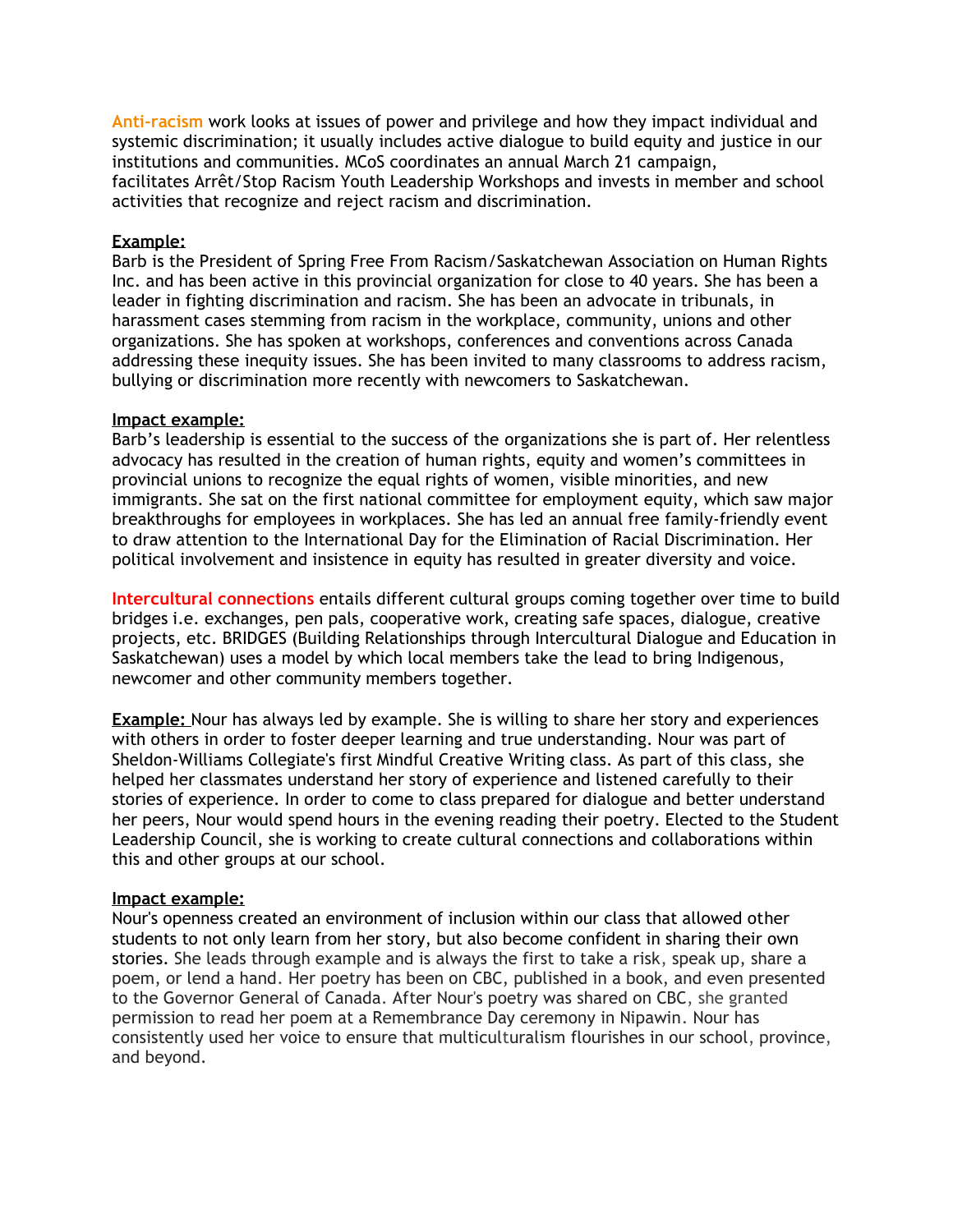**Integration** in contrast to assimilation, is achieved when all members of a community are reflected, are seen and see themselves as belonging for all aspects of their identities, are valued for their contributions, and are able to appropriately access services. The WIC Toolkit provides excellent resources, and INVOLVE offers training for new volunteer leaders and organizations.

# **Example:**

An immigrant to Canada herself, much of Bula's efforts are focused on the stream of Integration.

- Strong advocate for newcomers to Canada, English as A Subsequent Language (ESL), multiculturalism, women, literacy learners, rural voices, and all who are vulnerable in our society.
- Instrumental in starting an Immigrant Women Chapter in Yorkton and an International Woman's group in Swift Current.
- Southwest Literacy Committee, organizing family literacy events and projects.
- Board Member for TESL Canada, Saskatchewan Council for Educators of Non-English Speakers (now TESL SK), SaskCulture, Heritage SK, a member of the Advisory Board for the Office of Literacy Commission, a volunteer tutor for Parkland Regional College Literacy Program and a Director for the Yorkton Open Door Society.
- Bula has been the driving force behind the annual series of Truth and Reconciliation (TRC) events in Swift Current.
- Multicultural leader recognized with awards including the Saskatchewan Literacy Professional Award and the Sovereign's Medal for Volunteering.

## **Impact example:**

The community has learned the importance of recognizing and validating the contribution of women and different ethnocultural groups. When Bula saw a need for an easy to read Driver's Handbook, she obtained the money and cooperation to produce a handbook and a CD. The TRC events offer an opportunity for high school and college students, as well as decisionmakers, in the southwest to learn about the issues ongoing colonialism has created in the past and present from Indigenous perspectives. The commitment to change is evident as they listen, walk and speak.

**Leadership:** Value is placed on candidates who have contributed beyond their own local and ethnocultural communities. How has the nominee inspired others? How many years have they been involved? How has their contribution grown over time?

## **Example:**

Sandy began the North Central Family Centre (NCFC) with a vision to empower youth, families and the North Central community. North Central Family Centre is a hub for community members to come together to share their culture, beliefs, and experiences. The Centre creates opportunities for First Nations and Métis cultural practices, as well as newcomers. Sandy's leadership emphasizes the attitude that everyone is welcome. Sandy empowers her staff to be the best they can be resulting in high standards of care, programming, and support for the community members. She lives and breathes her belief in a community filled with love and hope, and without discrimination or inequity. Under her leadership, diverse staff, volunteers, students, community members, and partner organizations work together with respect and collaboration. She is guided by the understanding that providing intercultural opportunities, we can share varied experiences, cultural backgrounds